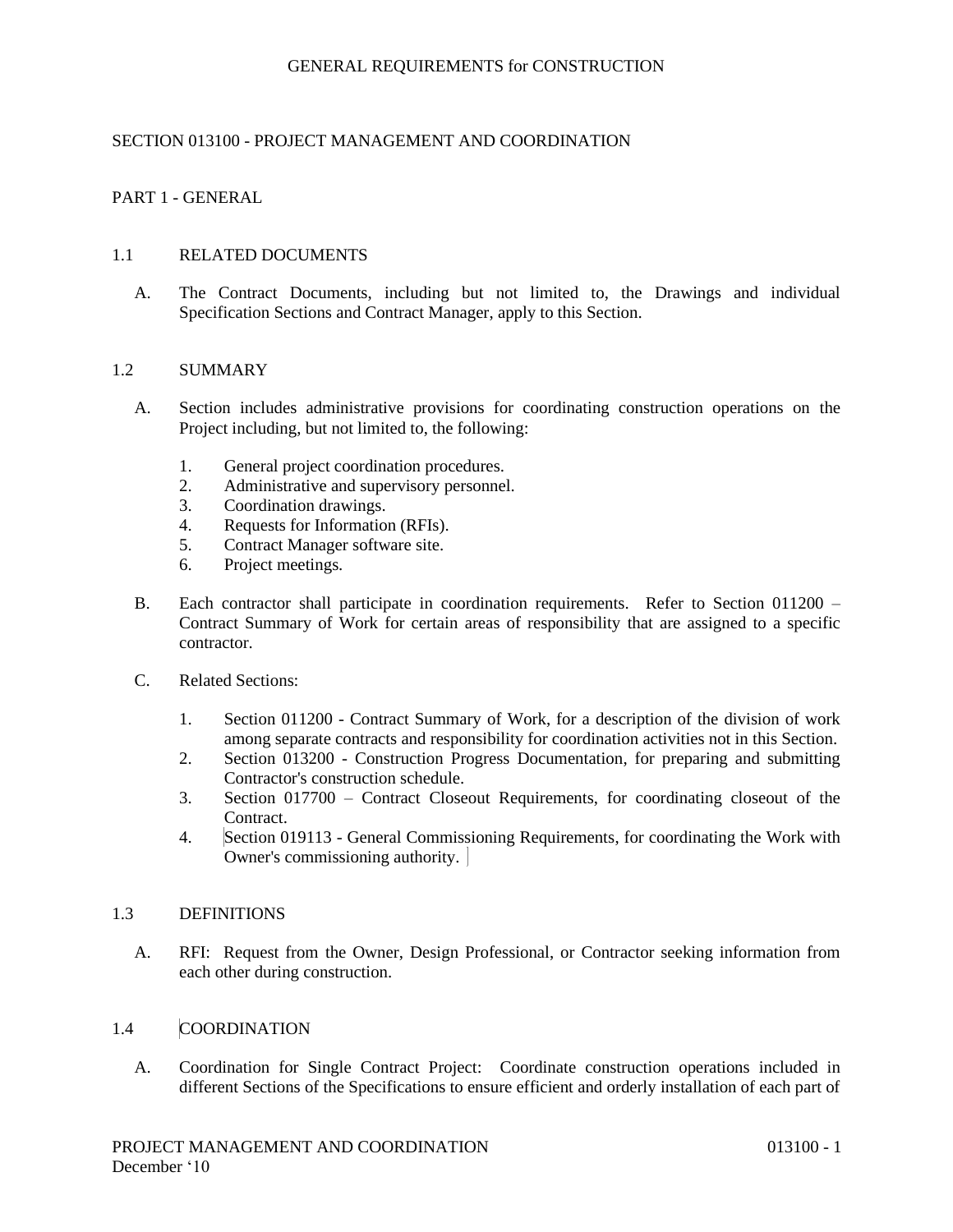the Work. Coordinate construction operations included in different Sections that depend on each other for proper installation, connection, and operation.

- 1. The Contractor shall utilize the bid milestone schedule included in the Contract Documents to prepare a CPM schedule in accordance with Section 013200 – Construction Progress Documentation. The Contractor shall submit the proposed CPM schedule to the Owner within 45 days of the Notice to Proceed.
- 2. Schedule construction operations in sequence required to obtain the best results where installation of one part of the Work depends on installation of other components, before or after its own installation.
- 3. Coordinate installation of different components to ensure maximum performance and accessibility for required maintenance, service, and repair.
- 4. Make adequate provisions to accommodate items scheduled for later installation.
- B. Coordination for Multi Contracts Project: Every Contract associated with the Project may not be executed at the same time and each contractor shall coordinate its construction operations with those of other contractors and entities to ensure efficient and orderly installation of each part of the work. Each contractor shall coordinate its operations with operations, included in different Sections that depend on each other for proper installation, connection, and operation.
	- 1. Each Contractor shall utilize the bid milestone schedule included in the Contract Documents to prepare a CPM schedule, of their Work, in accordance with Section 013200 – Construction Progress Documentation. The Owner will furnish the schedule template, in electronic file, to each Contractor after the Notice to Proceed. Each Contractor shall provide CPM schedule requirements, within 15 days after the Notice to Proceed, to the Owner, so the Owner can prepare a fully coordinated CPM schedule. The Owner shall submit the coordinated CPM schedule to each Contractor for signature indicating approval of the CPM schedule by each Contractor. If Contractor refuses to sign schedule, the Owner can impose CPM Schedule and Contractor must comply with schedule.
	- 2. Schedule construction operations in sequence required to obtain the best results where installation of one part of the Work depends on installation of other components, before or after its own installation.
	- 3. Coordinate installation of different components with other contractors to ensure maximum performance and accessibility for required maintenance, service, and repair.
	- 4. Make adequate provisions to accommodate items scheduled for later installation.
- C. Administrative Procedures: Coordinate scheduling and timing of required administrative procedures with other construction activities and activities of other contractors to avoid conflicts and to ensure orderly progress of the Work. Such administrative activities include, but are not limited to, the following:
	- 1. Coordination of the Owner's P6 Project Management CPM schedule.
	- 2. Coordination of the commissioning process and activities.
	- 3. Preparation of the schedule of values.
	- 4. Entering dates each required submission item listed on the Contractor's Submission Schedule will be submitted, coordinated with the CPM Schedule.
	- 5. Installation and removal of temporary facilities and controls.
	- 6. Delivery and processing of submittals.
	- 7. Progress meetings.
	- 8. Preinstallation conferences.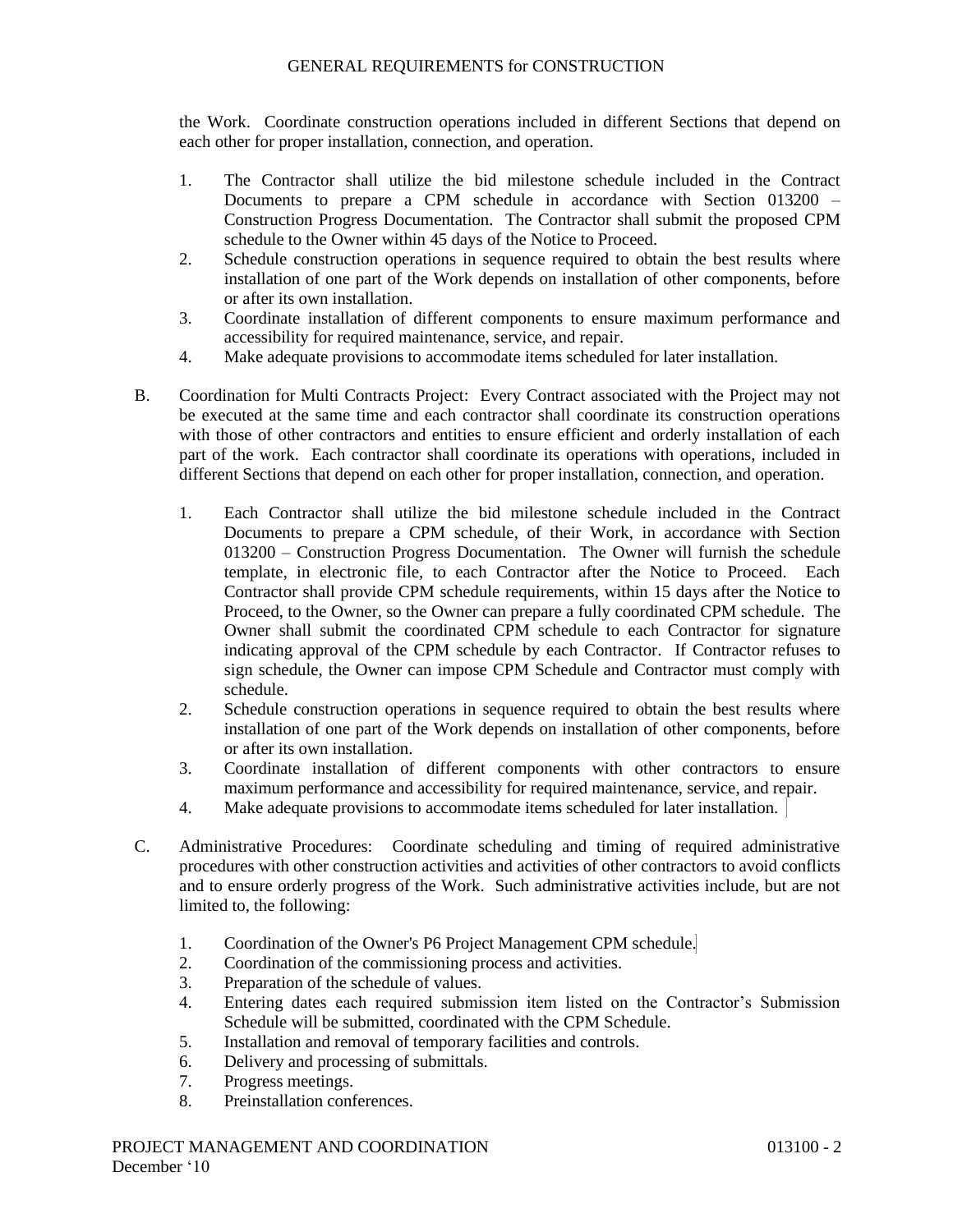- 9. Project closeout activities.
- 10. Startup and adjustment of systems.
- D. Conservation: Coordinate construction activities to ensure that operations are carried out with consideration given to conservation of energy, water, and materials. Coordinate use of temporary utilities to minimize waste.

## 1.5 COORDINATED COMPOSITE DRAWINGS

- A. Coordinated Composite Drawings, General: Prepare coordinated composite drawings in accordance with requirements in individual Sections, where installation is not completely shown on Shop Drawings, where limited space availability necessitates coordination, or if coordination is required to facilitate integration of products and materials fabricated or installed by more than one entity.
	- 1. Content: Project-specific information, drawn accurately to a scale large enough to indicate and resolve conflicts. Do not base coordinated composite drawings on standard printed data. Include the following information, as applicable:
		- a. Use applicable Drawings as a basis for preparation of coordinated composite drawings. Prepare sections, elevations, and details as needed to describe relationship of various systems and components.
		- b. Coordinate the addition of trade-specific information to the coordinated composite drawings by multiple contractors in a sequence that best provides for coordination of the information and resolution of conflicts between installed components before submitting for review.
		- c. Indicate functional and spatial relationships of components of architectural, structural, civil, mechanical, and electrical systems.
		- d. Indicate space requirements for routine maintenance and for anticipated replacement of components during the life of the installation.
		- e. Show location and size of access doors required for access to concealed dampers, valves, and other controls, including space required opening the access door.
		- f. Indicate required installation sequences.
		- g. Indicate dimensions shown on the Drawings. Specifically note dimensions that appear to be in conflict with submitted equipment and minimum clearance requirements. Provide alternate sketches to the Design Professional indicating proposed resolution of such conflicts. Minor dimension changes and difficult installations will not be considered changes to the Contract.
- B. Coordinated Composite Drawing Organization: Organize drawings as follows:
	- 1. Floor Plans and Reflected Ceiling Plans: Show architectural and structural elements, and mechanical, plumbing, fire protection, fire alarm, and electrical Work. Show locations of visible ceiling-mounted devices relative to acoustical ceiling grid. Supplement plan drawings with section drawings where required to adequately represent the Work.
	- 2. Plenum Space: Indicate subframing for support of ceiling and wall systems, mechanical and electrical equipment, and related Work. Locate components within ceiling plenum to accommodate layout of light fixtures indicated on the Drawings. Indicate areas of conflict between light fixtures and other components.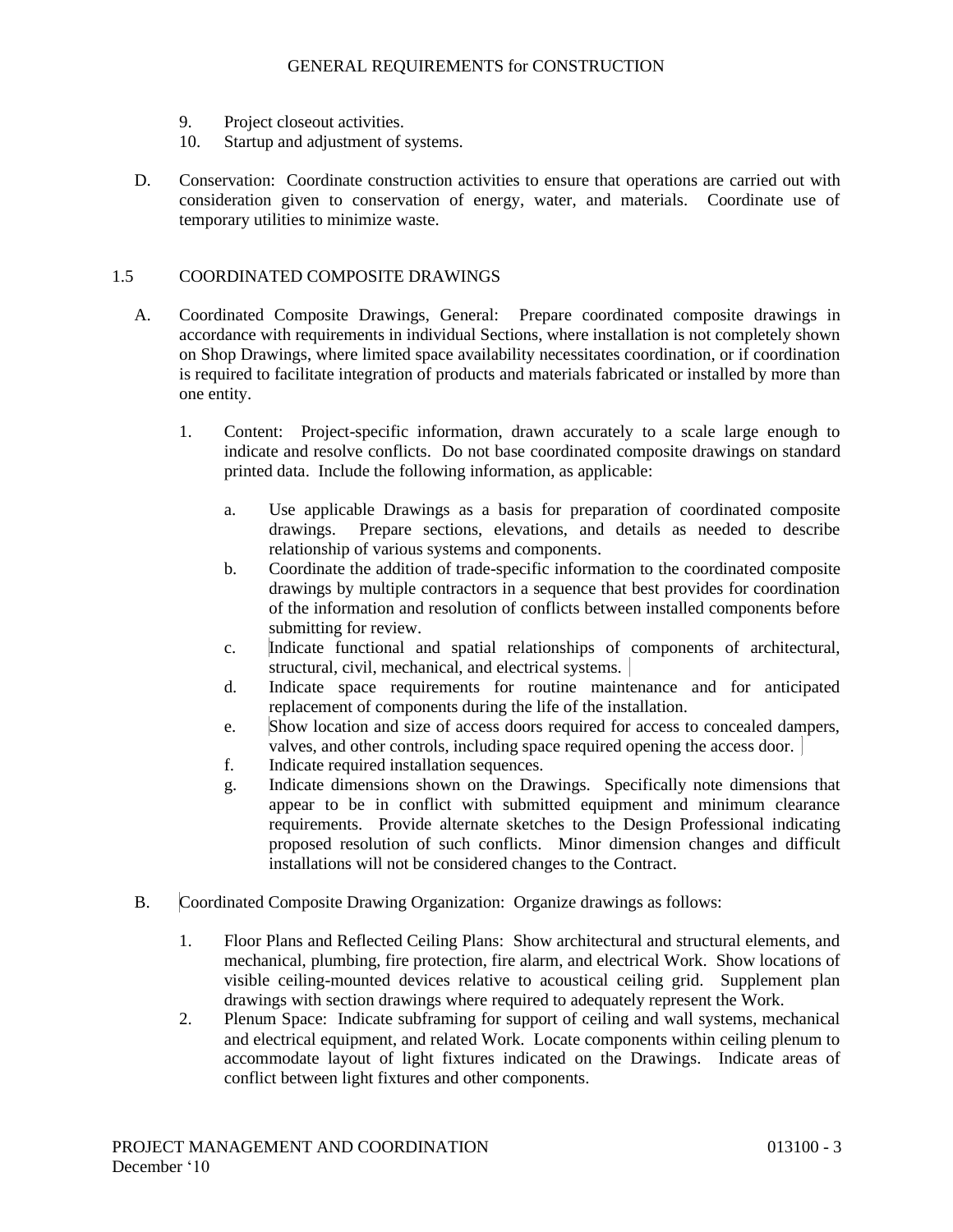- 3. Mechanical Rooms: Provide coordinated composite drawings for mechanical rooms showing plans and elevations of mechanical, plumbing, fire protection, fire alarm, and electrical equipment.
- 4. Structural Penetrations: Indicate penetrations and openings required for all disciplines.
- 5. Slab Edge and Embedded Items: Indicate slab edge locations and sizes and locations of embedded items for metal fabrications, sleeves, anchor bolts, bearing plates, angles, door floor closers, slab depressions for floor finishes, curbs and housekeeping pads, and similar items.
- 6. Mechanical and Plumbing Work: Show the following:
	- a. Sizes and bottom elevations of ductwork, piping, and conduit runs, including insulation, bracing, flanges, and support systems.
	- b. Dimensions of major components, such as dampers, valves, diffusers, access doors, cleanouts and electrical distribution equipment.
	- c. Fire-rated enclosures around ductwork.
- 7. Electrical Work: Show the following:
	- a. Runs of vertical and horizontal conduit 1-1/4 inch diameter and larger.
	- b. Light fixture, exit light, emergency battery pack, smoke detector, and other fire alarm locations.
	- c. Panel board, switch board, switchgear, transformer, busway, generator, and motor control center locations.
	- d. Location of pull boxes and junction boxes dimensioned from column center lines.
- 8. Fire Protection System: Show the following:
	- a. Locations of standpipes, mains piping, branch lines, pipe drops, and sprinkler heads.
- 9. Review: The Design Professional will review coordinated composite drawings to confirm that the Work is being coordinated, but not for the details of the coordination, which are the Contractor's responsibility. If the Design Professional determines that the coordinated composite drawings are not being prepared in sufficient scope or detail, or are otherwise deficient, the Design Professional will so inform the Contractor, who shall make changes as directed and resubmit.
- C. Coordination Digital Data Files: Prepare coordination digital data files in accordance with the following requirements:
	- 1. File Preparation Format: The Contractor shall coordinate with the Design Professional and use the same digital data software program, version, and operating system as the original Drawings.

#### 1.6 KEY PERSONNEL

A. Key Personnel Names: Within 15 days after receipt of the Notice to Proceed, submit a list of key personnel assignments with resume and job qualifications, including project manager, project scheduler, commissioning agent, superintendent and other personnel in attendance at the Project site. Identify individuals and their duties and responsibilities; list addresses and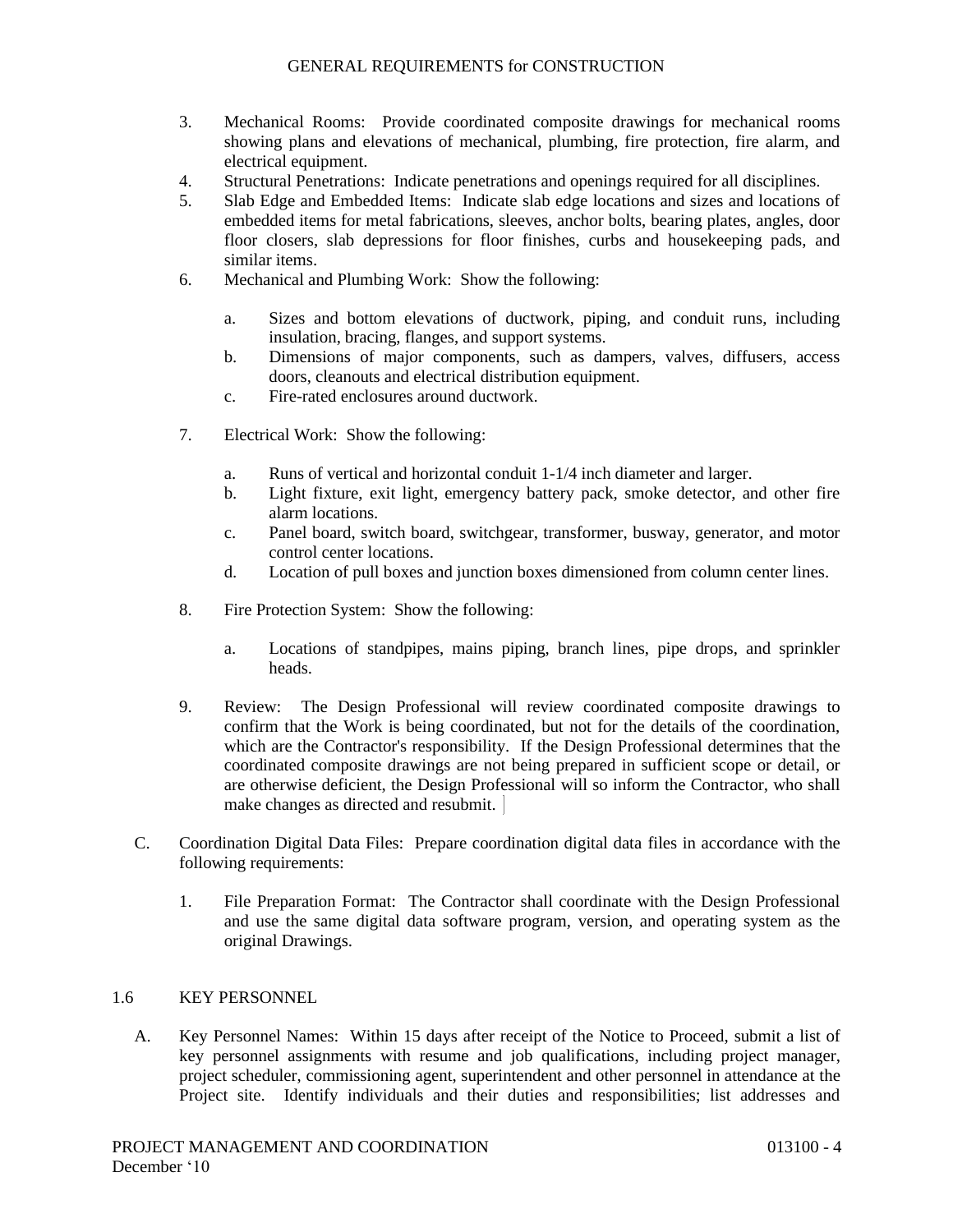telephone numbers, including home, office, and cellular telephone numbers, and email addresses. Provide names, addresses, and telephone numbers of individuals assigned as standbys in the absence of individuals assigned to the Project.

# 1.7 REQUESTS FOR INFORMATION (RFIs)

- A. General: Immediately on discovery of the need for additional information or interpretation of the Contract Documents, the Contractor shall prepare and submit an RFI in the form specified.
	- 1. Coordinate and submit RFIs in a prompt manner so as to avoid delays in the Contractor's work or work of subcontractors.
- B. Content of the RFI: Include a detailed, legible description of item needing information or interpretation and the following:
	- 1. Project name.
	- 2. Project number.
	- 3. Date.
	- 4. Name of Contractor.
	- 5. Name of Design Professional.
	- 6. RFI number, numbered sequentially.
	- 7. RFI subject.
	- 8. Specification Section number and title and related paragraphs, as appropriate.
	- 9. Drawing number and detail references, as appropriate.
	- 10. Field dimensions and conditions, as appropriate.
	- 11. Contractor's suggested resolution. If Contractor's solution(s) impacts the date of Substantial Completion or the Contract Sum, Contractor shall state impact in the RFI.
	- 12. Contractor's signature.
	- 13. Attachments: Include sketches, descriptions, measurements, photos, Product Data, Shop Drawings, coordination drawings, and other information necessary to fully describe items needing interpretation.
		- a. Include dimensions, thicknesses, structural grid references, and details of affected materials, assemblies, and attachments on attached sketches.
- C. RFI Forms: The Owner's Contract Manager-generated form with substantially the same content as indicated above.
- D. Design Professional's Action: The Design Professional will review each RFI, determine action required, and respond. Allow a reasonable amount of working days for the Design Professional's response for each RFI. RFIs received by the Design Professional after 1:00 p.m. will be considered as received the following working day.
	- 1. The following RFIs will be returned without action:
		- a. Requests for approval of submittals.
		- b. Requests for approval of substitutions.
		- c. Requests for coordination information already indicated in the Contract Documents.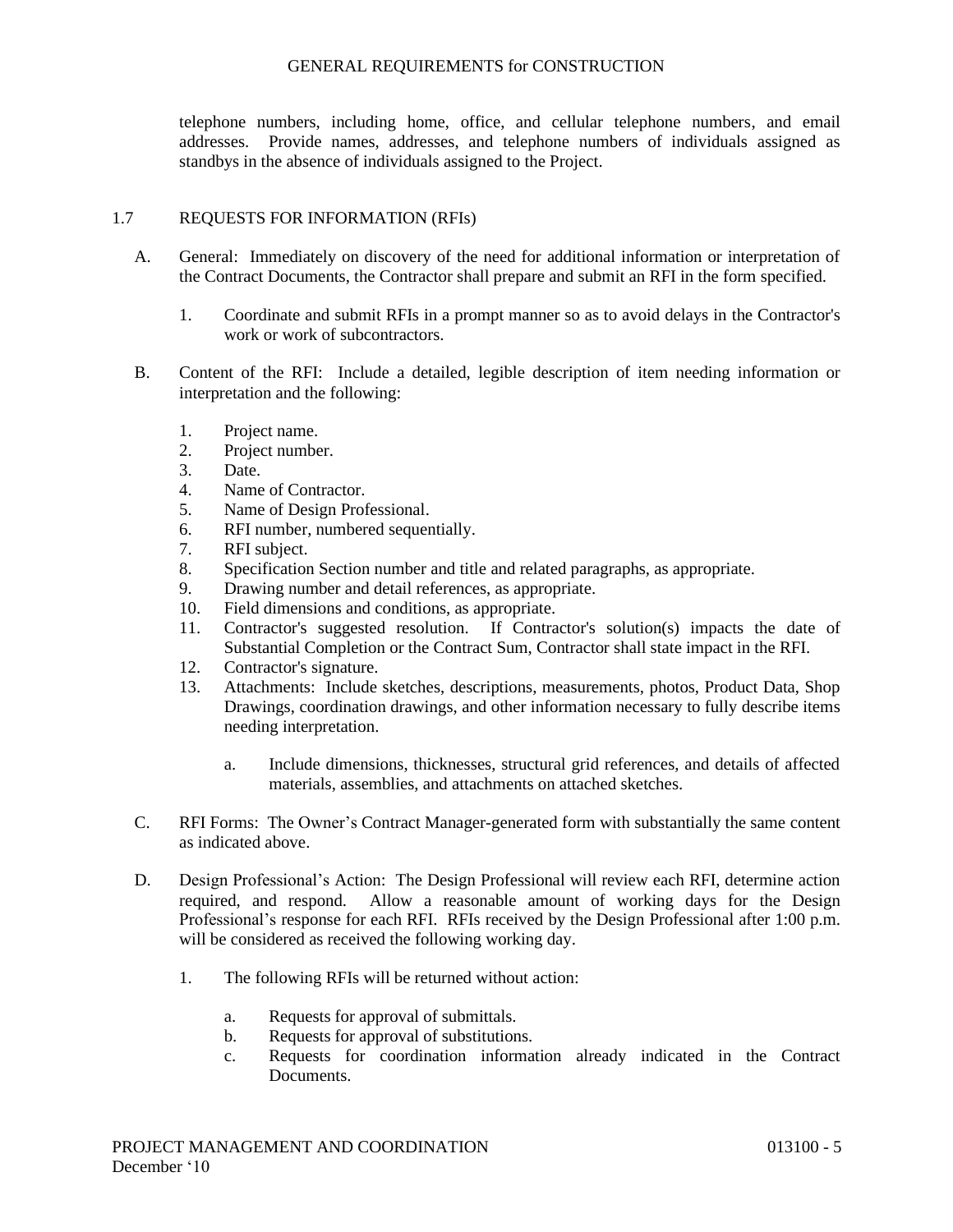- d. Requests for adjustments in the date for Substantial Completion or the Contract Sum.
- e. Requests for interpretation of the Design Professional's actions on submittals.
- f. Incomplete RFIs or inaccurately prepared RFIs.
- 2. The Design Professional's action may include a request for additional information, in which case the Design Professional's time for response will date from time of receipt of additional information.
- 3. The Design Professional's action on RFIs that may result in a change to the date of Substantial Completion or the Contract Sum may be eligible for the Contractor to submit a Claim in accordance with procedures in General Conditions, Article 10 – Claims and Disputes.
	- a. If the Contractor believes the RFI response warrants change in the date of Substantial Completion or the Contract Sum, notify the Owner in writing within fifteen (15) days of receipt of the RFI response.
- E. On receipt of the Design Professional's action, update the RFI log and immediately distribute the RFI response to affected parties. Review response and notify the Owner and Design Professional within five days if the Contractor disagrees with response.
- F. RFI Log: Coordinate and cooperate with the Owner to prepare, update and maintain the Owner's use of Contract Manager software log. The software log will include not less than the following:
	- 1. Project name.
	- 2. Name and address of Contractor.
	- 3. Name and address of Design Professional.
	- 4. RFI number including RFIs that were dropped and not submitted.
	- 5. RFI description.
	- 6. Date the RFI was submitted.
	- 7. Date Design Professional's response was received.
	- 8. Identification of related Minor Change in the Work, Construction Change Directive, and Proposal Request, as appropriate.
	- 9. Identification of related Field Order, Work Change Directive, and Proposal Request, as appropriate.

# 1.8 CONTRACT MANAGER SOFTWARE SITE

- A. Coordinate and cooperate with the Owner for managing project communication and documentation until Contract Closeout. The Contract Manager software site may include, but is not limited to, the following functions:
	- 1. Project directory.
	- 2. Project correspondence.
	- 3. Meeting minutes.
	- 4. Contract modifications forms and logs.
	- 5. RFI forms and logs.
	- 6. Task and issue management.
	- 7. Submittals forms and logs.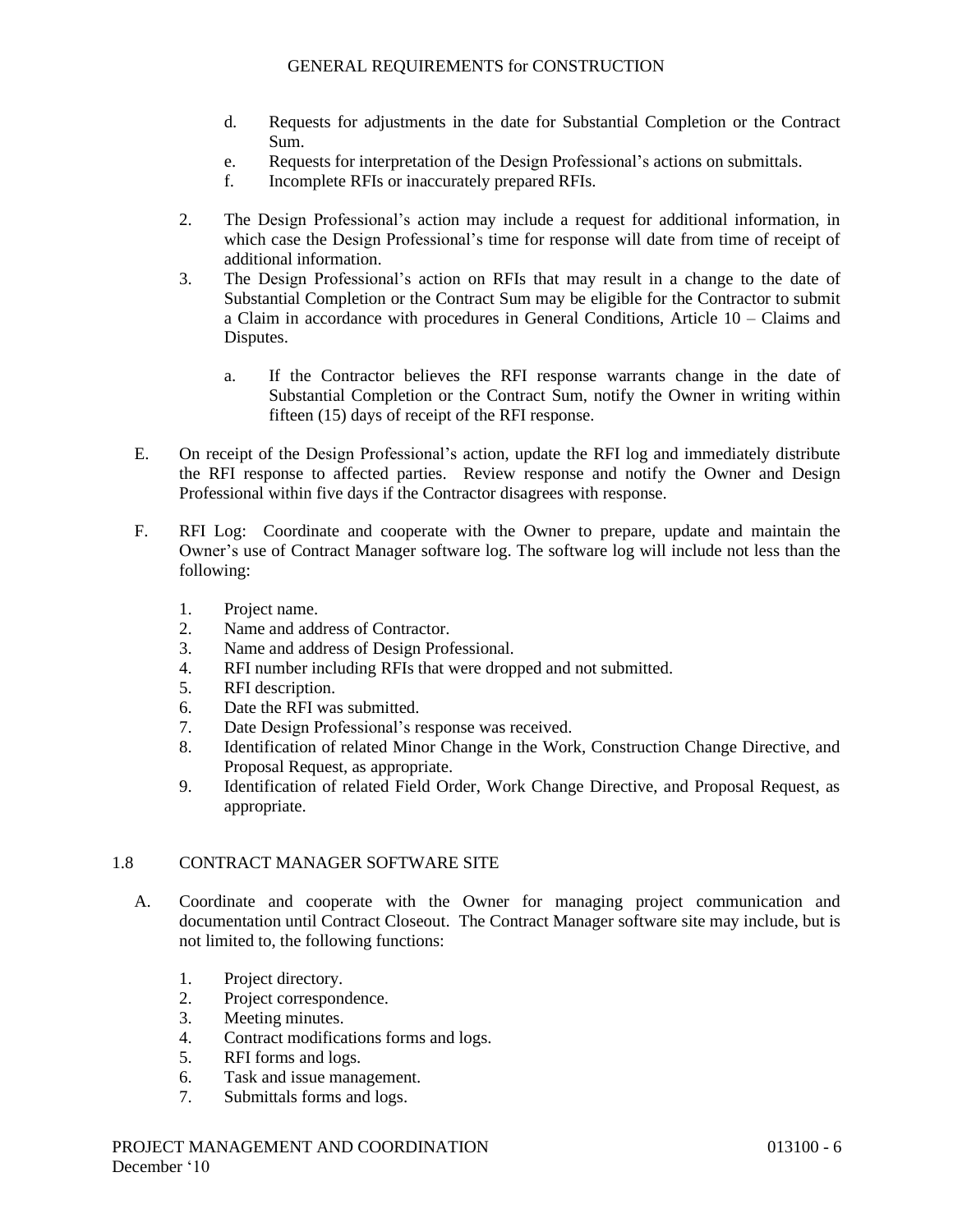- 8. Payment application forms.
- 9. Online document collaboration.
- 10. Reminder and tracking functions.
- 11. Archiving functions.

### 1.9 PROJECT MEETINGS

- A. General: The Owner and/or Design Professional will schedule and conduct meetings at the Project site, unless otherwise indicated.
	- 1. Attendees: The Owner and/or Design Professional will inform participants and others involved, and individuals whose presence is required, of date and time of each meeting.
	- 2. Agenda: The Owner and/or Design Professional will prepare the meeting agenda through the use of the Owner's Contract Manager software and distribute the agenda to all invited attendees.
	- 3. Minutes: The Owner and/or Design Professional will record significant discussions and agreements achieved in Contract Manager and distribute the meeting minutes to everyone concerned.
- B. Construction Kick-off Meeting: The Owner will schedule and conduct a construction kick-off meeting before starting construction, at a time convenient to the Owner and Design Professional, upon issuance of the Notice to Proceed.
	- 1. The meeting shall review responsibilities and personnel assignments.
	- 2. Attendees: The Owner, Owner's Commissioning Authority, Design Professional, and their consultants; the Contractor and its superintendent; major subcontractors; suppliers; and other concerned parties shall attend the conference. Participants at the meeting shall be familiar with the Project and authorized to make binding decisions on matters relating to the Work.
	- 3. Agenda: The meeting agenda will include items of significance that could affect progress, including the following:
		- a. Tentative construction schedule.
		- b. Phasing.
		- c. Critical work sequencing and long-lead items.
		- d. Designation of key personnel and their duties.
		- e. Lines of communications.
		- f. Procedures for processing field decisions and Change Orders.
		- g. Procedures for RFIs.
		- h. Procedures for testing and inspecting.
		- i. Procedures for processing Applications for Payment.
		- j. Distribution of the Contract Documents.
		- k. Submittal procedures.
		- l. Sustainable design requirements.
		- m. Preparation of As-builts and turnover documents.
		- n. Use of the premises.
		- o. Work restrictions.
		- p. Working hours.
		- q. Owner's occupancy requirements.
		- r. Responsibility for temporary facilities and controls.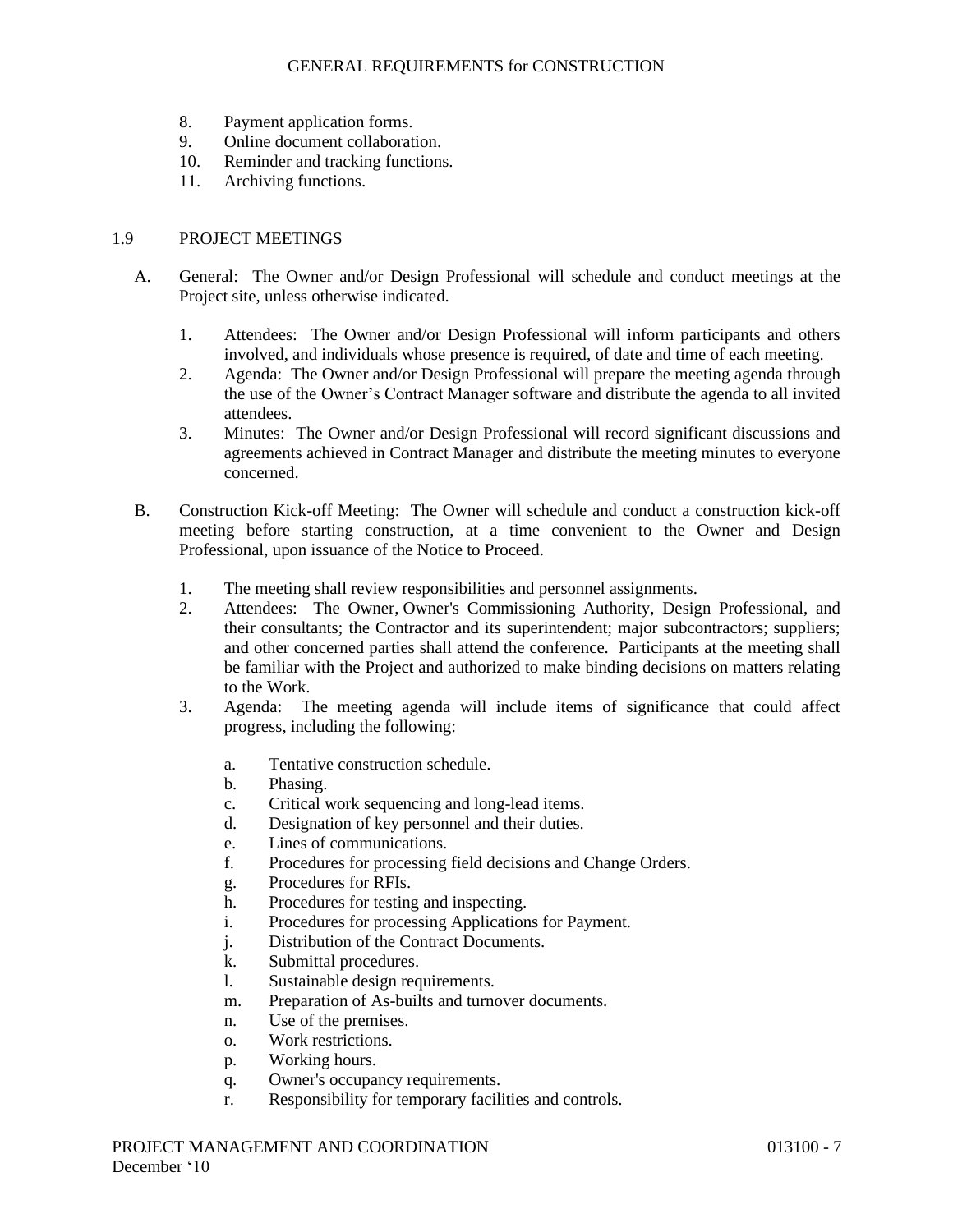- s. Procedures for moisture and mold control.
- t. Procedures for disruptions and shutdowns.
- u. Construction waste management and recycling.
- v. Parking availability.
- w. Office, work, and storage areas.
- x. Equipment deliveries and priorities.
- y. First aid.
- z. Security.
- aa. Progress cleaning.
- bb. Safety.
- 4. Minutes: The Owner and/or Design Professional will use Contract Manager to record and distribute meeting minutes.
- C. Progress Meetings: The Owner will conduct progress meetings at regular intervals.
	- 1. Coordinate dates of meetings with preparation of payment requests.
	- 2. Attendees: The Owner's Commissioning Authority, and Design Professional, each contractor, subcontractor, supplier, and other entity concerned with current progress or involved in planning, coordination, or performance of future activities shall be represented at these meetings. All participants at the meeting shall be familiar with the Project and authorized to make binding decisions on matters relating to the Work.
	- 3. Agenda: Review and correct or approve minutes of previous progress meeting. Review other items of significance that could affect progress. Include topics for discussion as appropriate to status of the Project.
		- a. The P6 Project Management Schedule: Review progress since the last meeting. Determine whether each activity is on time, ahead of schedule, or behind schedule, in relation to the Contractor's construction schedule. Determine how construction behind schedule will be expedited; secure commitments from parties involved to do so. Discuss whether schedule revisions are required to ensure that current and subsequent activities will be completed within the Contract Time.
			- 1) Review schedule for next scheduled progress meeting period.
		- b. Review present and future needs of each entity present, including the following:
			- 1) Interface requirements.
			- 2) Sequence of operations.
			- 3) Status of submittals.
			- 4) Deliveries.
			- 5) Off-site fabrication.
			- 6) Access.
			- 7) Site utilization.
			- 8) Temporary facilities and controls.
			- 9) Progress cleaning.
			- 10) Quality and work standards.
			- 11) Status of correction of deficient items.
			- 12) Field observations.
			- 13) Status of RFIs.
			- 14) Status of proposal requests.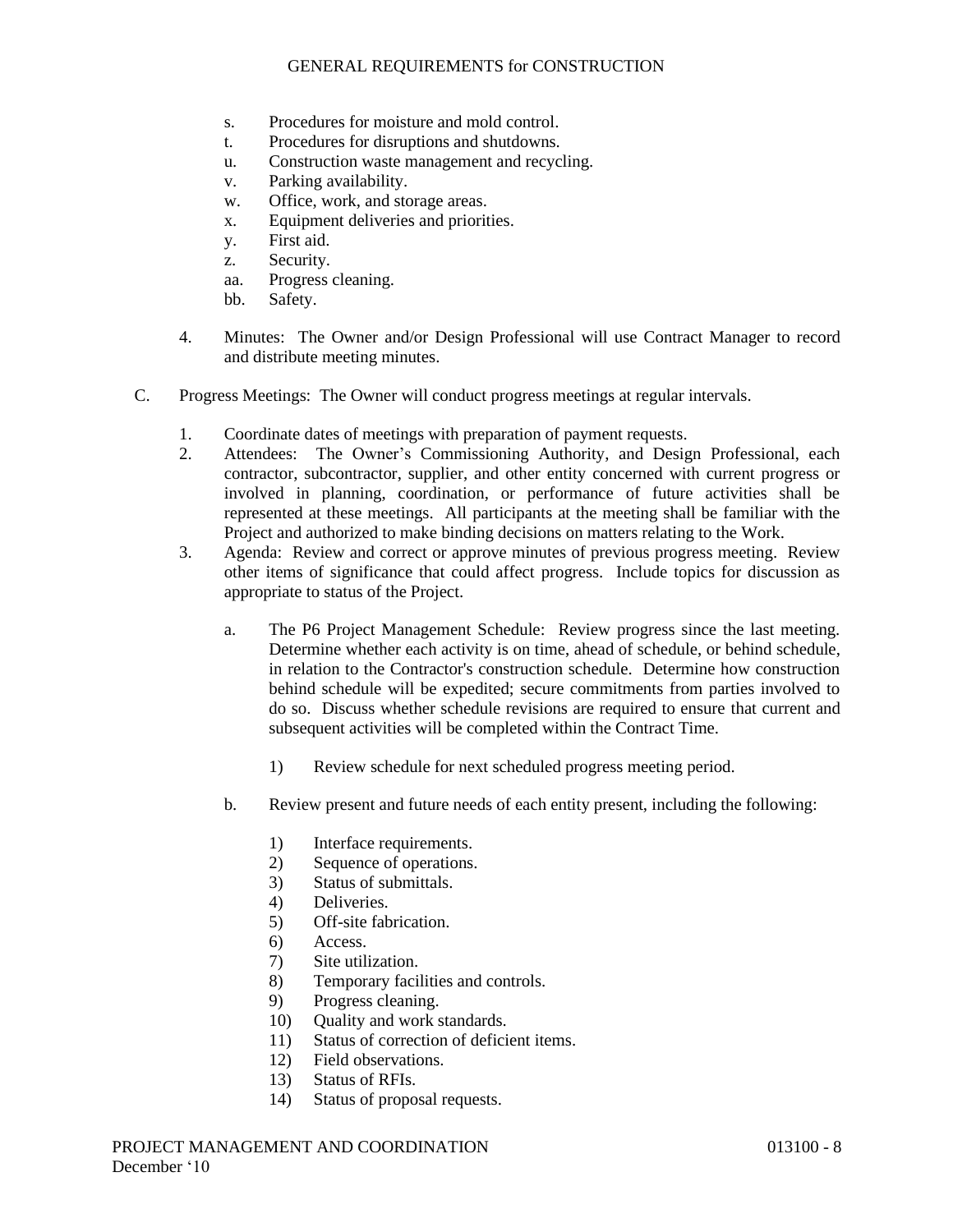- 15) Pending changes.
- 16) Status of Change Orders.
- 17) Pending claims and disputes.
- 18) Documentation of information for payment requests.
- 4. Minutes: The Owner and/or Design Professional entity responsible for conducting the meeting will use Contract Manager to record and distribute the meeting minutes to each party present and to parties requiring information.
	- a. Schedule Updating: Coordinate with the Owner to revise the P6 Project Manager Schedule after each progress meeting where revisions to the schedule have been made or recognized. The Owner will issue revised schedule concurrently with the report of each meeting.
- D. Preinstallation Meetings: The Owner may conduct preinstallation meetings at the Project site before each construction activity that requires coordination with other construction and major assemblies of the Work requiring tight control and coordination.
	- 1. Attendees: Installer and representatives of manufacturers and fabricators involved in or affected by the installation and its coordination or integration with other materials and installations that have preceded or will follow shall attend the meeting. The Owner to advise the Contractor, Design Professional and Owner's Commissioning Authority of scheduled meeting dates.
	- 2. Agenda: Review progress of other construction activities and preparations for the particular activity under consideration, including requirements for the following:
		- a. Contract Documents.
		- b. Options.
		- c. Related RFIs.
		- d. Related Change Orders.
		- e. Purchases.
		- f. Deliveries.
		- g. Submittals.
		- h. Review of mockups.
		- i. Possible conflicts.
		- j. Compatibility problems.
		- k. Time schedules.
		- l. Weather limitations.
		- m. Manufacturer's written recommendations.
		- n. Warranty requirements.
		- o. Compatibility of materials.
		- p. Acceptability of substrates.
		- q. Temporary facilities and controls.
		- r. Space and access limitations.
		- s. Regulations of authorities having jurisdiction.
		- t. Testing and inspecting requirements.
		- u. Installation procedures.
		- v. Coordination with other work.
		- w. Required performance results.
		- x. Protection of adjacent work.
		- y. Protection of construction and personnel.